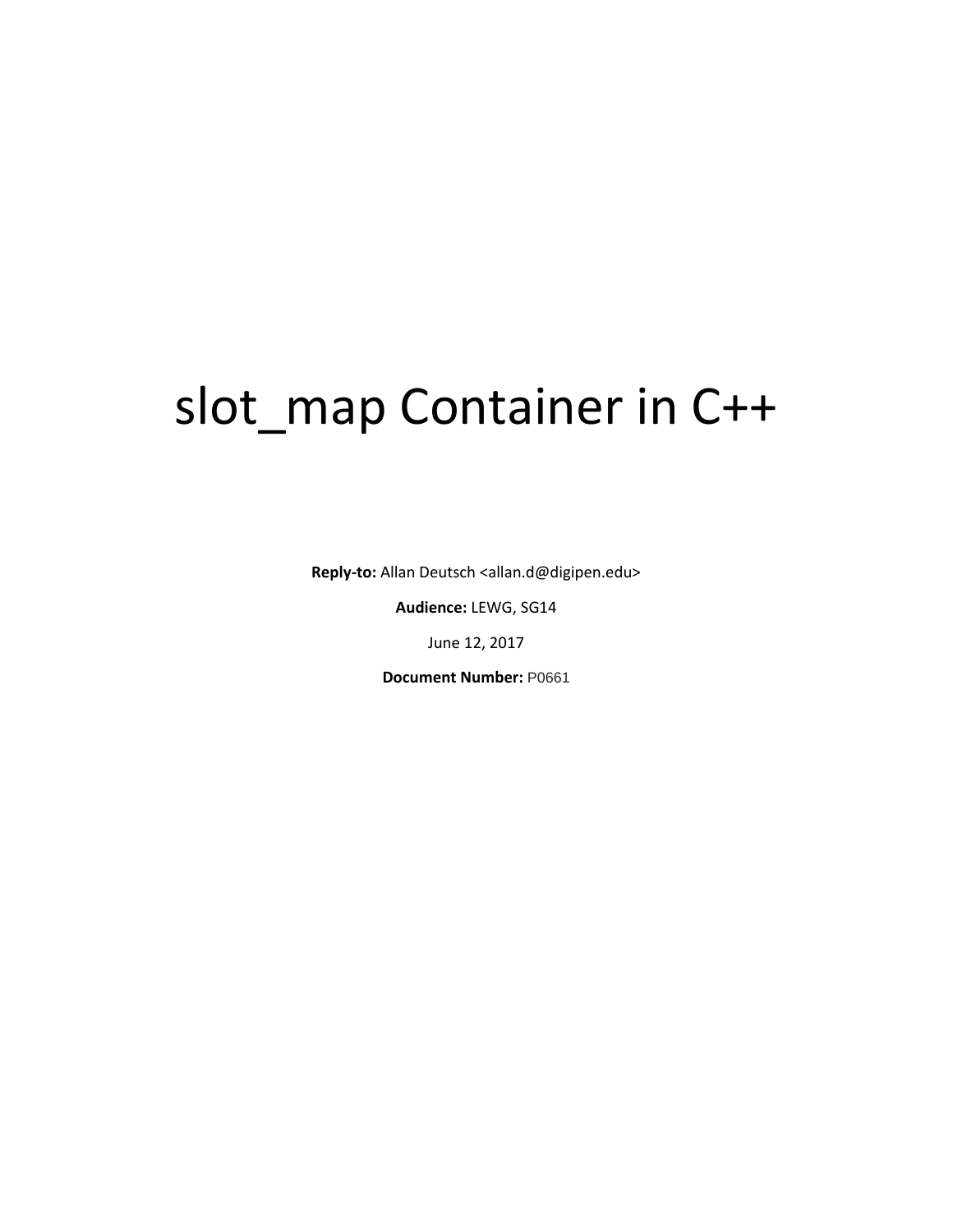## <span id="page-1-0"></span>Abstract

This is a proposal to add a high performance associative container to the C++ STL. It proposes a nonbreaking library addition that can be implemented with current language and library features included in the standard.

# Table of Contents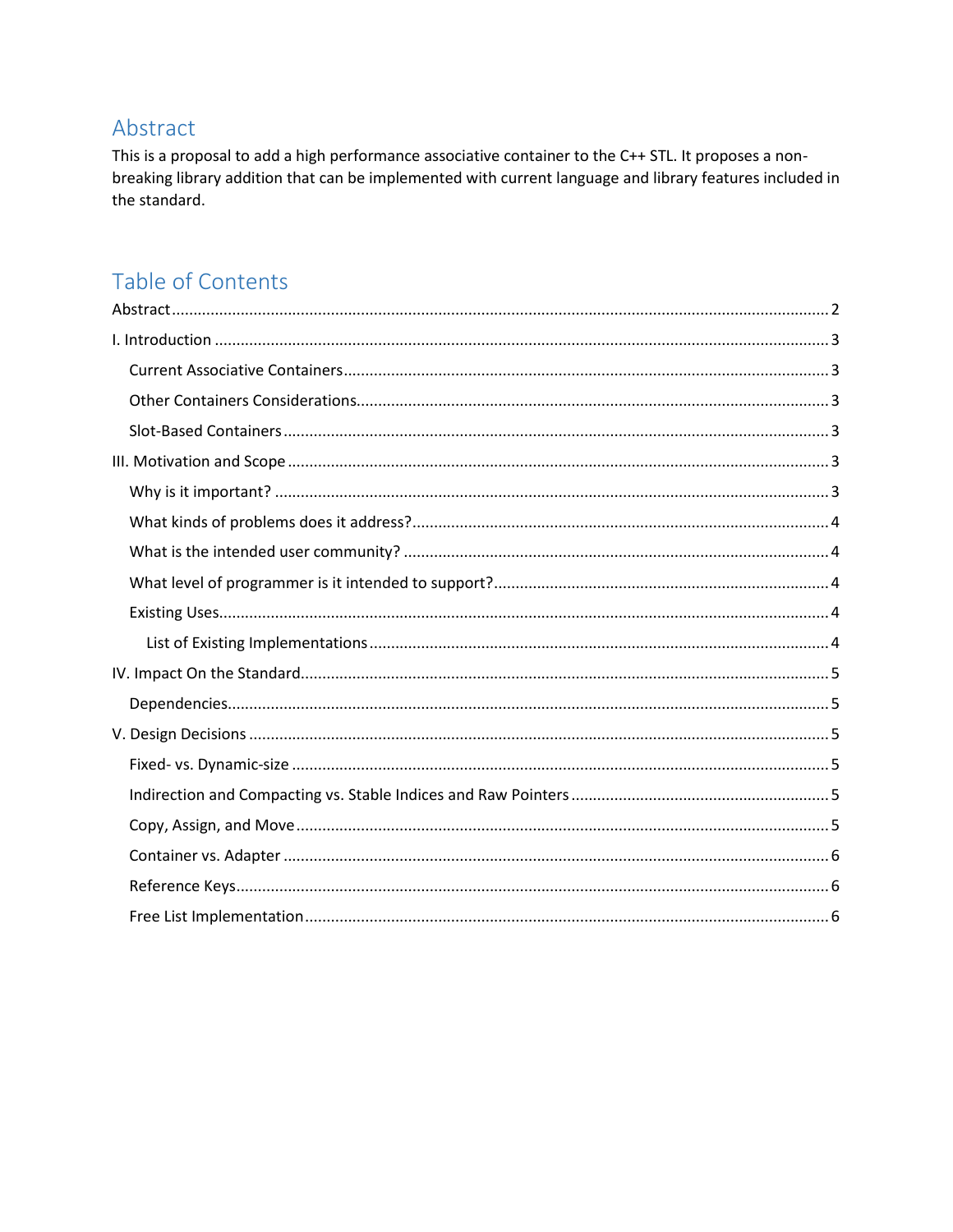## <span id="page-2-0"></span>I. Introduction

#### <span id="page-2-1"></span>Current Associative Containers

The current options in the STL for associative containers all require the user to provide both the key and value. There are times when a user will want to store a collection of distinctly identifiable elements and not care what the key to access them is, with the condition that the keys still be unique.

The most common approach to this is using a hash map and a key generation algorithm or hashing function. These methods have varying execution times but often require a lot when used for many elements, which is compounded by the poor cache utilization of the node-based std::unordered\_map.

Another approach to solving this is using vector, since the element index is a unique identifier. Issues can arise from this when a user wishes to remove an element not at the end of the container, but must modify the location and index of other element(s) to do so.

#### <span id="page-2-2"></span>Other Containers Considerations

One common challenge in game development is that the application is on a very tight schedule. The entire simulation must be updated many times per second. Frames with inconsistent durations create a jarring experience for the end user. For this reason, it is desirable to have consistent low costs, as opposed to amortized solutions offering better best cases and worse worst cases. While these solutions may provide better overall performance, the inconsistency is undesirable in games.

#### <span id="page-2-3"></span>Slot-Based Containers

A consistent high performance associative container is something that would greatly benefit games and other real-time applications. This proposal is for a slot-based associative container which is capable of reusing indices (slots) without requiring that elements be shifted in order to achieve O(1) insert and erase operations. There are several ways to implement this, and these variations are discussed in the "Design Decisions" section. One approach is described i[n the C++Now 2017 lightning talk on slot maps,](https://www.youtube.com/watch?v=SHaAR7XPtNU&t=2s) which is suggested as a quick introduction to slot maps.

## <span id="page-2-4"></span>III. Motivation and Scope

#### <span id="page-2-5"></span>Why is it important?

In games, there are many objects which need to be identified uniquely. An example of this is an entitycomponent-system architecture. Each game object is a composition of various types of components such as a rigid body and transform data. These components are composed together in an entity to add functionality without creating complex inheritance hierarchies. It is common for each type of component to be iterated over by a system which performs transformations based on the data stored in them such as updating positions or rendering them to the display. Data locality is very important for performance, resulting in various techniques to keep these components in contiguous memory.

This data also needs to be uniquely identifiable somehow so it can be associated with the correct entity, ideally in memory which can be reused safely to prevent the overhead of frequent allocations. It also needs to avoid situations in which a valid reference to a slot exists, but the slot is cleared and filled with a new element. Since that reference is no longer valid it shouldn't be usable.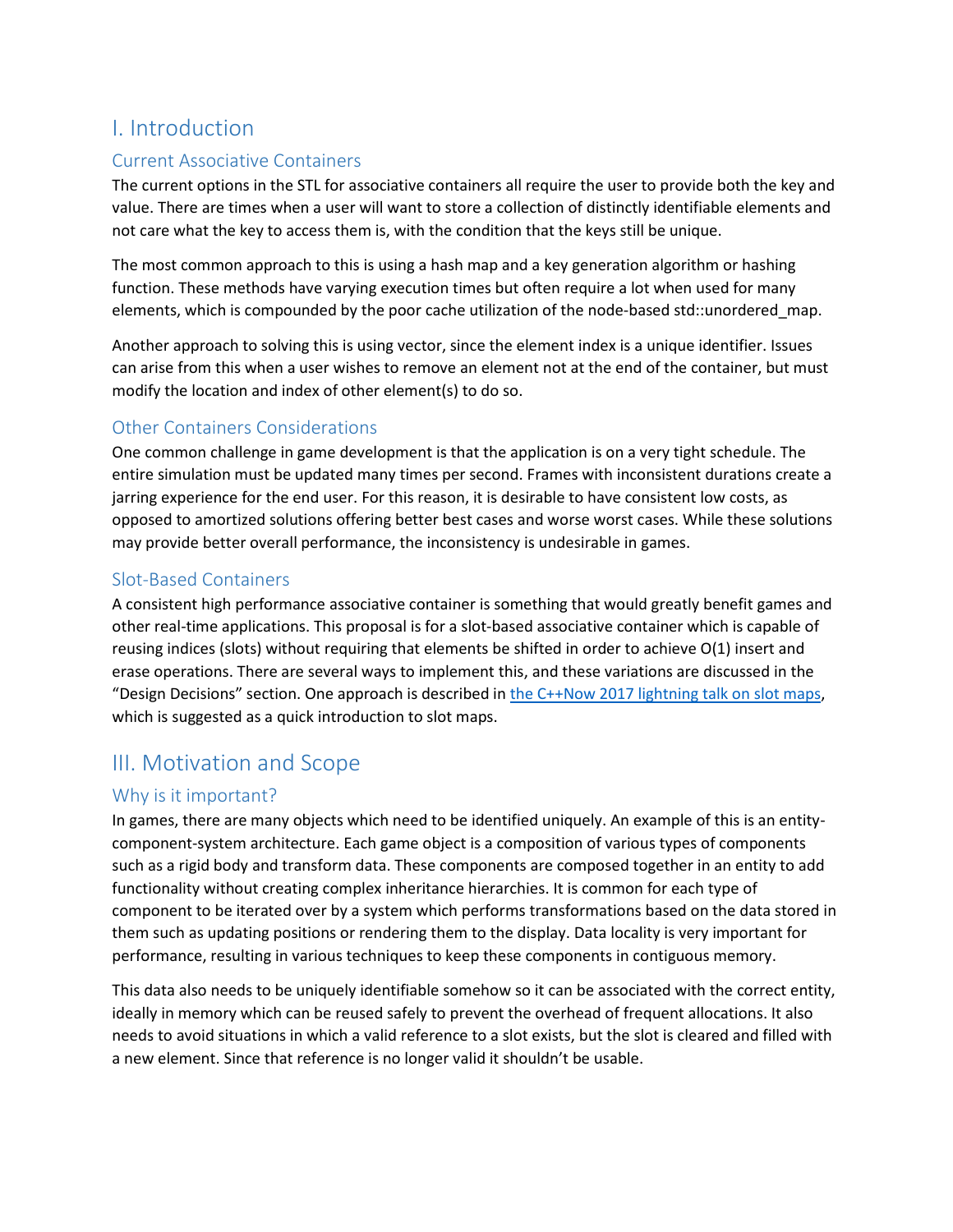## <span id="page-3-0"></span>What kinds of problems does it address?

This container addresses several problems present in other containers; inconsistent costs for common operations, unstable element location, poor cache utilization, and high overhead for find (in the case of hashing). It also solves the ABA problem of an element being deleted and replaced with an identical element by using a generation counter for each slot.

The container has consistent O(1) cost for the following operations: inserting or emplacing an element when a reallocation is not required, releasing an existing element, and accessing an element using a key, pointer, or iterator. It also provides the user lightweight unique keys for all their elements, something not currently available in any other standard containers.

#### <span id="page-3-1"></span>What is the intended user community?

This container is meant for use in application domains where performance is critical – the target audience is the same as that of SG14. People who have expressed interest in this proposal so far typically come from one of the following industries:

- video games
- high frequency trading
- scientific computing
- kernel/OS

#### <span id="page-3-2"></span>What level of programmer is it intended to support?

As a container, I believe it should be accessible to anyone who understands how associative containers work. The ideal interface and behavior will be as close to those of other containers in the STL as possible.

#### <span id="page-3-3"></span>Existing Uses

This container is very popular and well known among AAA game studios, however there is not yet a standardized name or implementation. The primary differences between implementations are fixed vs dynamic size and whether they use a layer of indirection. The indirection layer allows the physical memory location of elements to move, allowing the implementation to keep them packed together in memory. It is also common to use hash map variants optimized for lookup times.

#### <span id="page-3-4"></span>List of Existing Implementations

- <http://bitsquid.blogspot.com/2011/09/managing-decoupling-part-4-id-lookup.html> packed array
- [http://blog.molecular-matters.com/2013/07/24/adventures-in-data-oriented-design-part-3c](http://blog.molecular-matters.com/2013/07/24/adventures-in-data-oriented-design-part-3c-external-references/)[external-references/](http://blog.molecular-matters.com/2013/07/24/adventures-in-data-oriented-design-part-3c-external-references/) - unnamed
- <http://seanmiddleditch.com/data-structures-for-game-developers-the-slot-map/> slot map
- <https://gist.github.com/Masstronaut/e96b62bf2b3dffc61af6> slot array

Note that this list is not exhaustive, and that more implementations exist within the codebases of companies involved in the development in games. A similar technique is used in the object pool allocation strategy.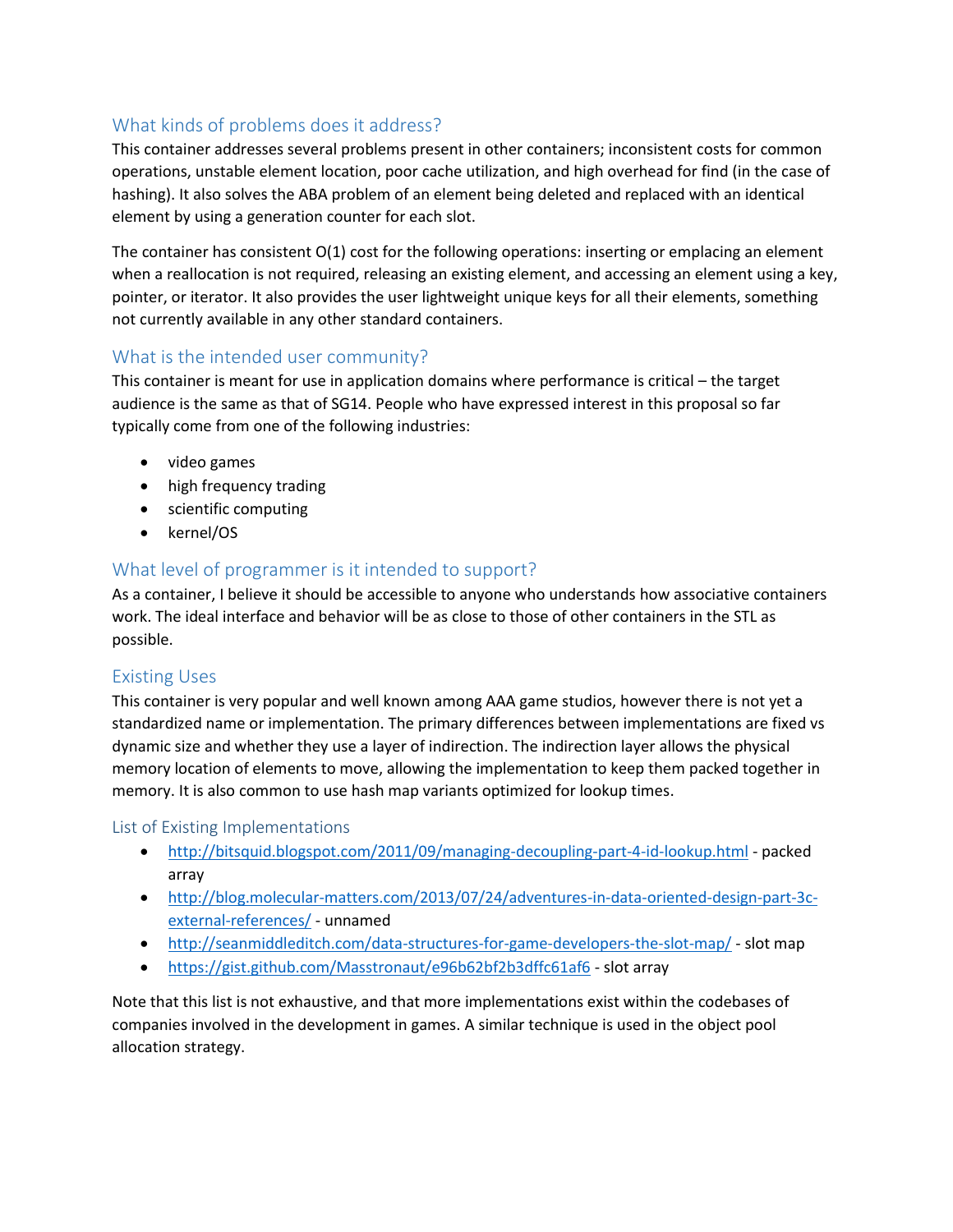## <span id="page-4-0"></span>IV. Impact On the Standard

#### <span id="page-4-1"></span>Dependencies

The container is a pure extension, but would require specializations for many of the standard algorithms. It can be implemented without any modifications to existing language or library features.

## <span id="page-4-2"></span>V. Design Decisions

#### <span id="page-4-3"></span>Fixed- vs. Dynamic-size

There are two prevailing options for how to implement the dynamic variation. One is using dynamically sized array storage, which can store elements densely at the cost of a worst-case O(N) insertion when reallocation is required. The other option is to implement it as a dynamic array of fixed-size arrays. It guarantees O(1) insert and emplace operations even when an allocation is required, but the elements will be stored across multiple disjointed blocks of memory, not a single contiguous one.

Alternatively a fixed-size implementation can guarantee O(1) for all cases of insert, remove, and find, with the downside of not being able to expand if necessary.

The suggestion for this decision is to use a vector-like approach which offers the best cache utilization for iterating over the entire container, and supports varying sizes. Dynamic sizing is suggested both for similarity to other containers and the flexibility it offers to users.

#### <span id="page-4-4"></span>Indirection and Compacting vs. Stable Indices and Raw Pointers

This decision is most relevant in a fixed-size or deque-like variant which could potentially guarantee stable addresses for elements by storing the generation counter alongside the elements, with the index part of keys referencing the element index and foregoing the indirection layer completely. Instead of dense storage the elements would be stored sparsely, staying in the same place in memory for their entire lifetime. This has costs during element iteration, but has better lookup performance.

Alternatively, it could have a layer of indirection between keys and data. This allows keys to reference a stable slot which in turn references an actual container element. While the lookup overhead is higher, it allows the container to guarantee elements are densely contiguous by moving the element in the back of the container into the position of an element being removed. This approach offers better cache coherency and with an array-like backing could provide a .data() member function. These upsides come at the cost of the extra indirection on key lookup, unstable indices for elements, and a move/assign/copy operation being used on erase.

An approach using indirection and compacting is suggested. This configuration offers a good mixture of iteration and lookup performance.

#### <span id="page-4-5"></span>Copy, Assign, and Move

For a slot map implemented with stable indices, an optimization could be performed on top of copy/assign/move operations by positioning all the elements densely at the front of the lvalue container, which has the downside of invalidating all keys to the rvalue. That is not an acceptable side effect in most usage scenarios so it is suggested that this not be allowed by requiring keys still work on the resulting container instance, much like the keys in unordered\_\* containers.